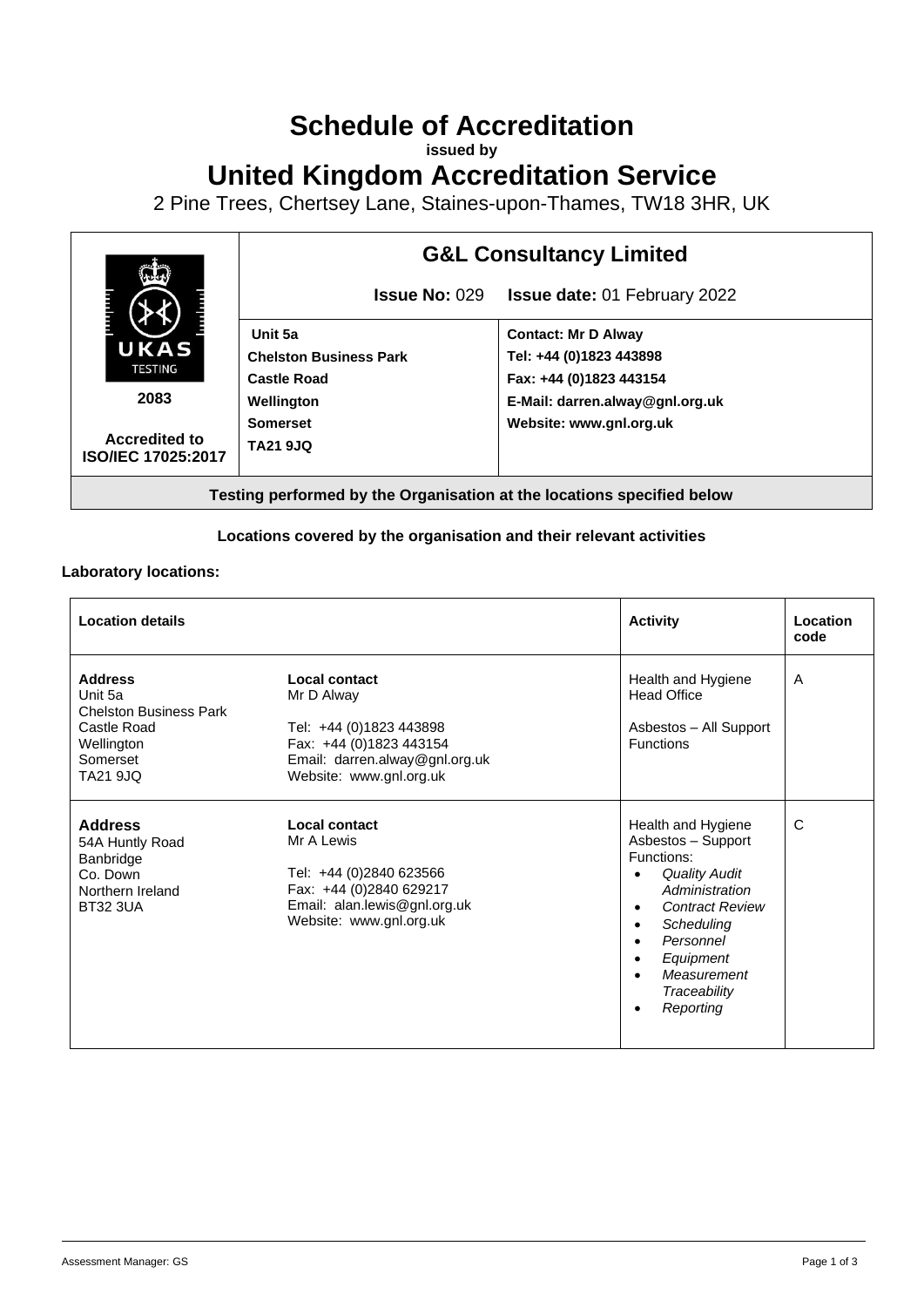

#### **Site activities performed away from the locations listed above:**

| <b>Location details</b>     | <b>Activity</b>    | Location<br>code |
|-----------------------------|--------------------|------------------|
| <b>Client Premises</b>      | Health and Hygiene |                  |
| Mobile Testing Laboratories | Health and Hygiene | Е                |